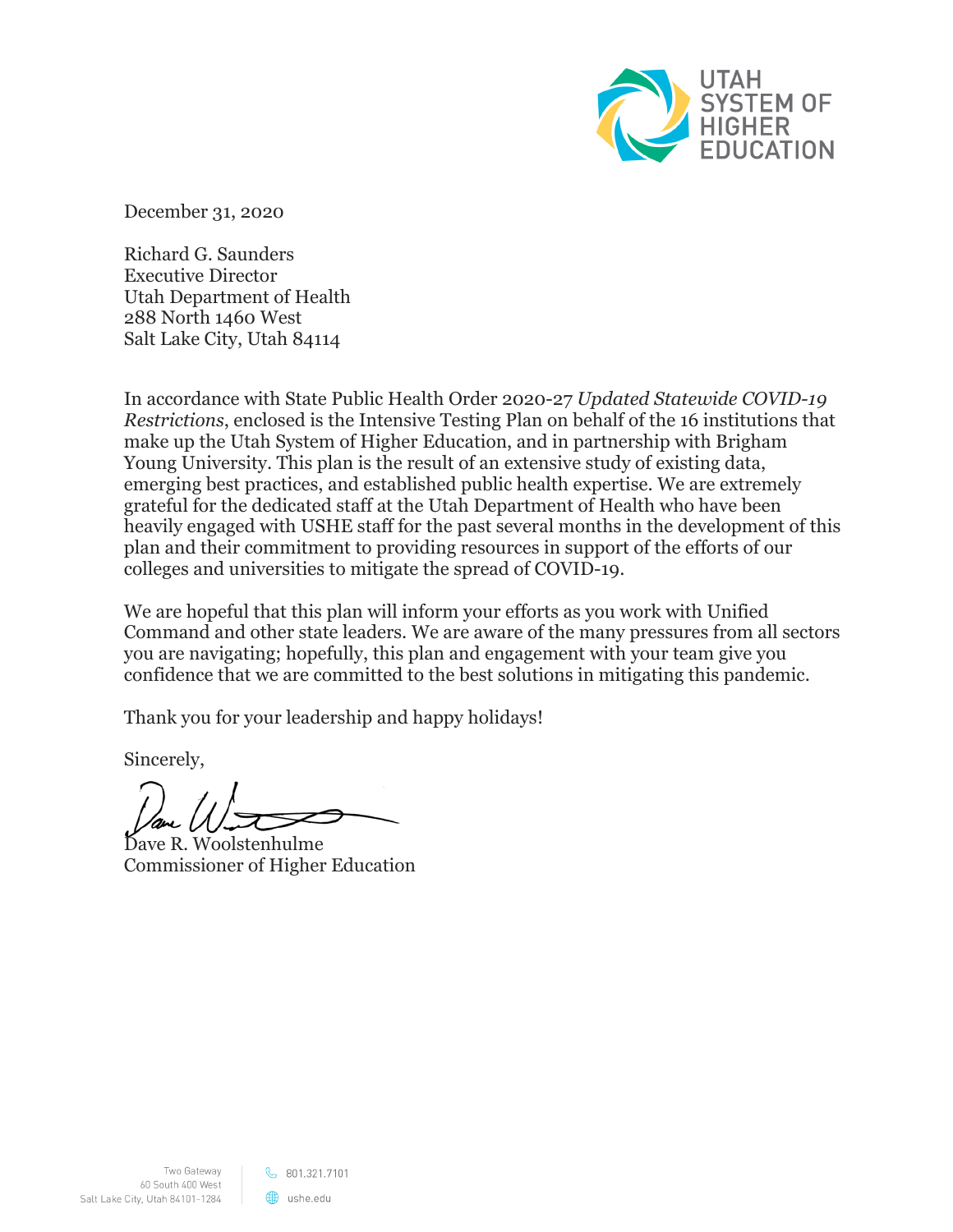

December 22, 2020

# **USHE COVID-19 Intensive Testing Plan** *January – June 2021*

In accordance with State Public Health Order 2020-27 *Updated Statewide COVID-19 Restrictions*, the Utah System of Higher Education (representing Utah's 16 public colleges and universities, in partnership with Brigham Young University) has developed a rigorous testing program that involves several layers of testing strategies that strive to accurately identify students with current COVID-19 infection, determine campus COVID-19 infection trends, and most efficiently utilize available resources. The plan includes the following key components:

- Providing testing opportunities to symptomatic individuals
- Entry testing at the start of the spring 2021 semester
- Ongoing random testing of students living on or coming to campus for in-person instruction
- Quarantine and intensive testing of all close contacts of cases identified through contact tracing
- Options for additional focused testing

This program would efficiently use resources to test those most likely to be infected, provide regular surveillance to detect potential increases in campus infection rates, and help the institutions limit the spread of COVID-19 among students and staff. It is also hoped that this will be less burdensome on students and that they will be more compliant with a testing model that uses randomized testing with focused follow-up on close contacts rather than ongoing mandatory testing throughout the entire semester. Institutions shall coordinate the development and implementation of individual plans with their corresponding local health departments. Institutions shall submit a plan to the Utah System of Higher Education and Utah Department of Health.

#### **Symptomatic Testing**

Each institution will administer a diagnostic test authorized by the United States Food and Drug Administration and in accordance with Centers for Disease Control guidance to any student or employee that notifies the institution they have any of the COVID-19 symptoms. The institution will provide testing as soon as possible to these individuals but no later than 24 hours after the individual has notified the institution of their symptoms. Institutions will use their own resources (e.g., health center, electronic medical record, staff, test, etc.).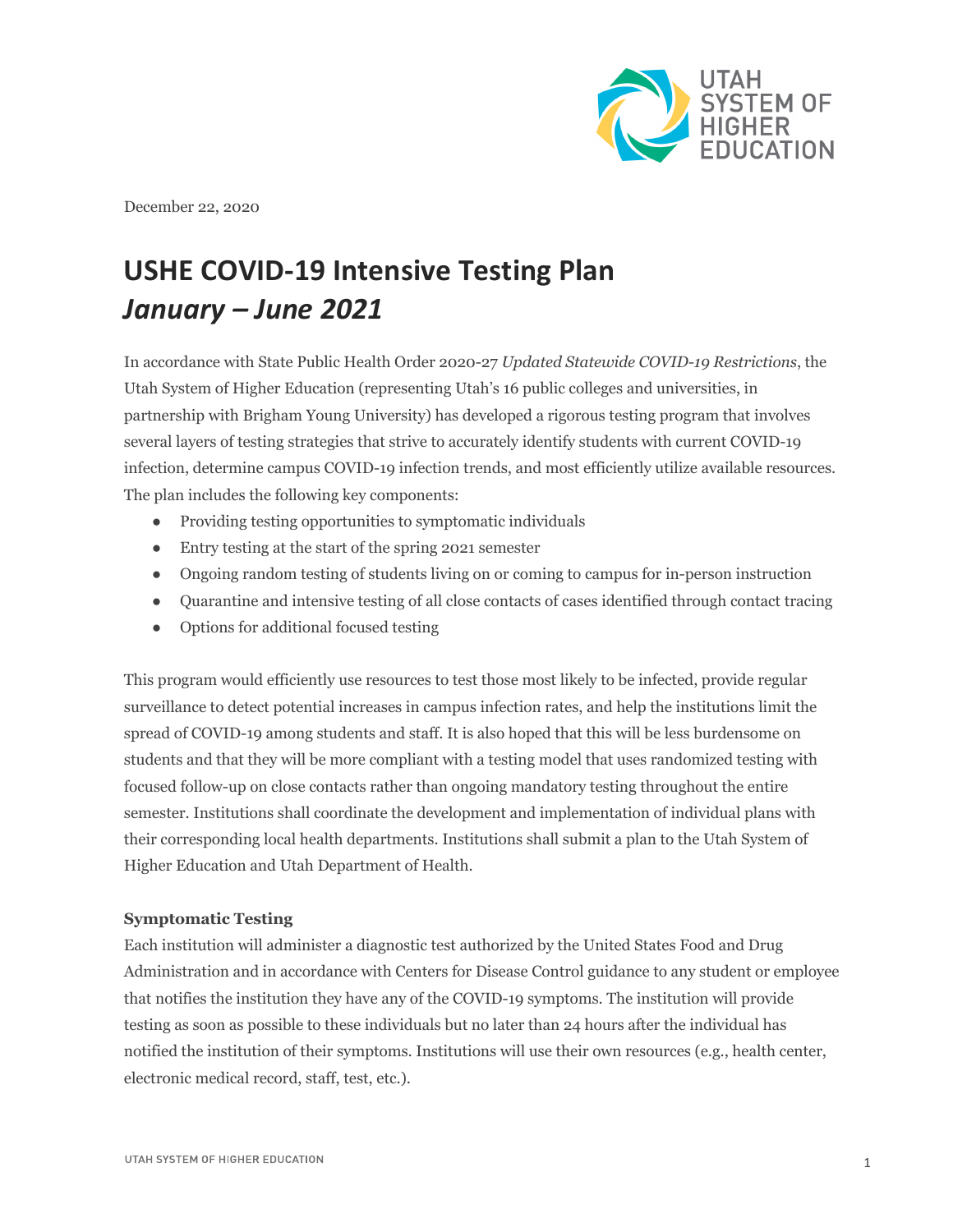If an institution does not believe it can safely test symptomatic individuals itself, it will enter into an arrangement with another organization to provide this symptomatic testing as soon as possible upon notification and inform its students and staff of this arrangement.

## **Entry Testing**

When students return to campus in January, there is significant risk that they will return with infections and will begin spreading the infection to other students. When on-campus classes resume in January, institutions will test all on-campus residents and any student who attends at least one course that involves in-person instruction. This on-campus testing will be completed within the first 10 calendar days of the start of classes in 2021.

## **Randomized Surveillance Testing**

The goal of randomized surveillance testing is to allow institutions to understand campus infection trends and identify students with current infection. In comparison with the current mandate, the institutions anticipate significant cost savings associated with testing and believe there will be improved compliance with a randomized testing protocol.

The randomized surveillance testing will apply to all residential students and any student who attends at least one course that involves in-person instruction in the spring 2021 semester. This testing will commence after Entry Testing is completed during the first two weeks of classes. The method used for randomized sampling is designed to detect a 0.5-1.0% change in the number of infections in students that live on or come to campus.

Using a formula put forward by Steve Lacey, University of Utah, and Shane Reese, BYU, and included as an attachment to this proposal, UDOH and institution officials will coordinate on the following critical factors to determine the number of students to test each week at each institution:

- The number of eligible students on campus
- The current infection rate on campus as determined by testing
- The desired range of detectable change in COVID-19 infection we hope to see from one week to the next

#### **Close Contact Testing**

Through its testing of symptomatic individuals and through its randomized surveillance testing, the institutions will identify COVID-positive individuals. The institutions will conduct contact tracing and case investigations with these individuals and identify, as much as possible, all on-campus close contacts. All of these close contacts will be notified of their exposure and directed to quarantine in accordance with state quarantine and self-isolation recommended protocols. Consistent with the State of Utah's quarantine testing protocols, institutions will test close contacts seven days after their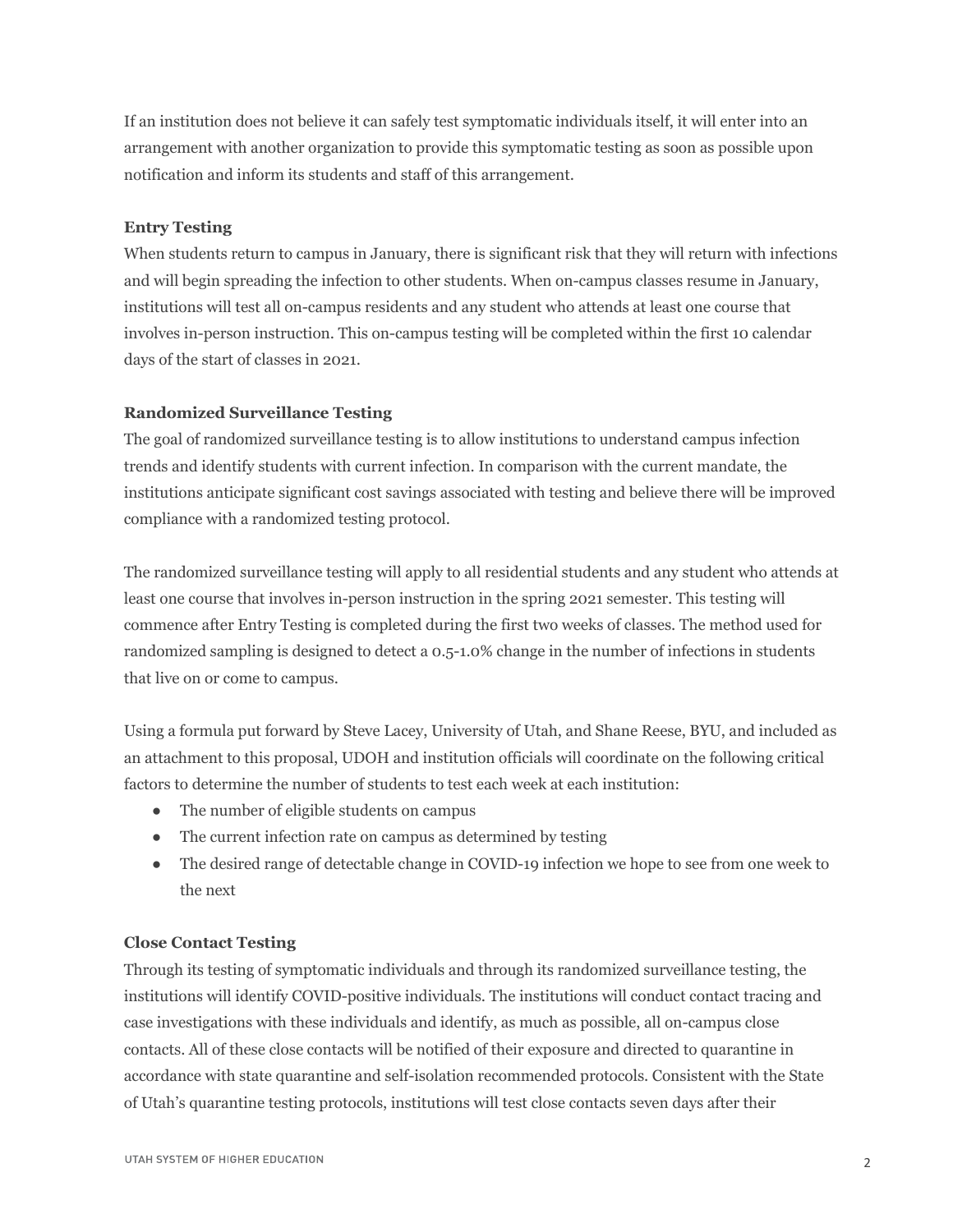exposure, including close contacts who are eligible to test out of quarantine. The institutions will report to the Utah Department of Health the number of close contacts identified and the number of close contacts that are tested.

# **Focused Testing**

Institutions will be encouraged but not mandated to conduct additional focused testing to further identify and limit the spread of infection among their students and staff. This focused testing would be informed by various infection detection efforts being conducted by the institutions and may include the following:

- Wastewater testing
- Symptom check surveys
- Other randomized or mandatory testing
- Contact tracing
- Regular athletic testing

Based on this information, institutions may decide to conduct testing that could focus on:

- A specific residence hall
- A specific class
- A specific program
- Certain in-person activities (e.g., extracurricular activities)
- Other activities identified by the institution
- Staff that regularly work on-site

To the extent there are sufficient rapid antigen tests available, UDOH will supply institutions with the rapid antigen tests needed to conduct this focused testing.

Institutions conducting testing in compliance with the mandate shall inform students who are tested that the test results are not a diagnosis. Institutions shall additionally direct students who test positive to comply with CDC guidelines for individuals who test positive for or show symptoms of COVID-19 and to follow up with their licensed healthcare provider.

 $\_$  , and the state of the state of the state of the state of the state of the state of the state of the state of the state of the state of the state of the state of the state of the state of the state of the state of the

## **Estimated Costs**

To the extent that free BinaxNOW tests are available from the federal government, UDOH will provide the institutions with these tests. In addition, if needed, UDOH will purchase other rapid tests to meet the institutions' testing needs.